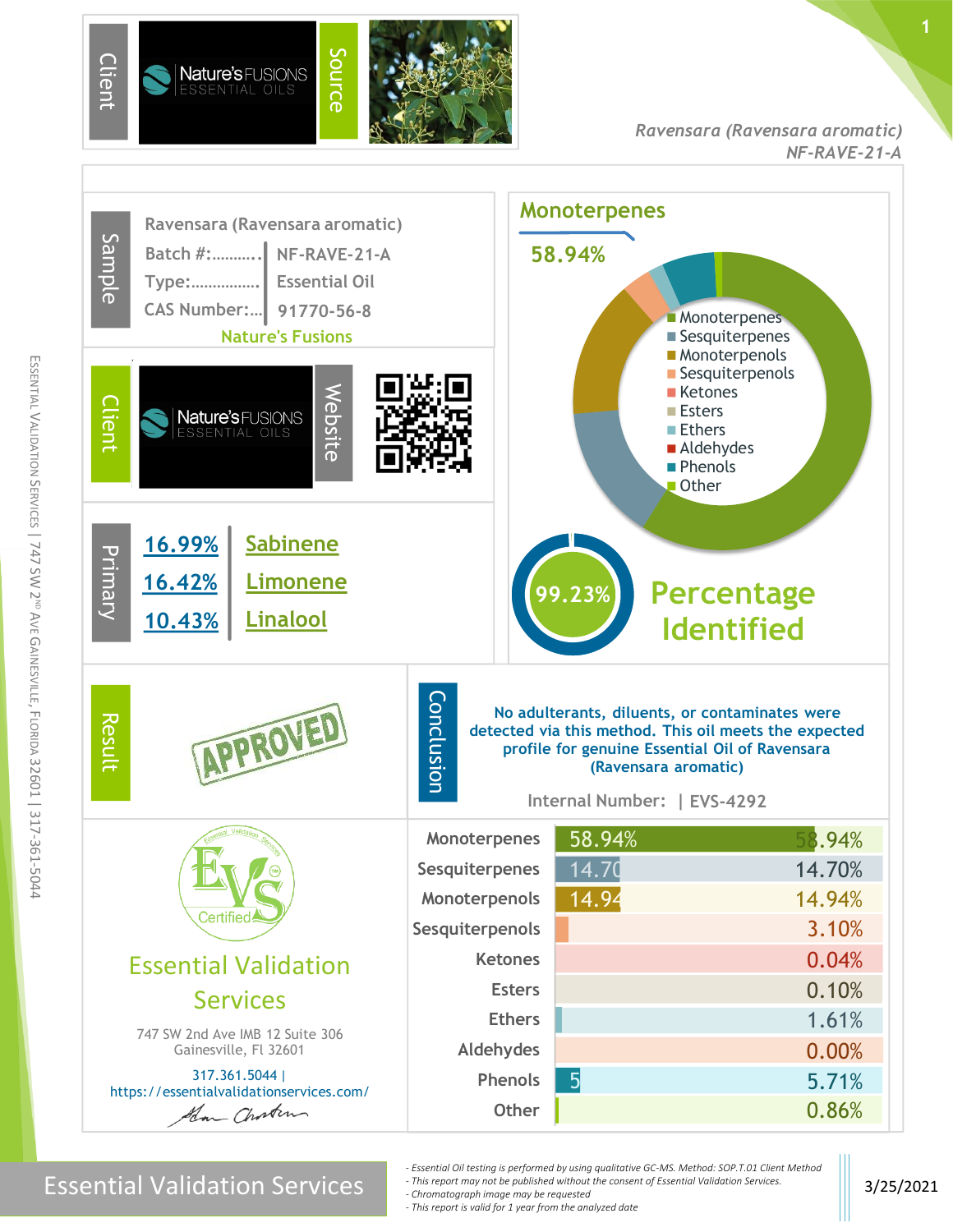

### *Ravensara (Ravensara aromatic)*

| <b>Total Percentage</b> |           | 99.23%     |                            |                          |
|-------------------------|-----------|------------|----------------------------|--------------------------|
| <b>Number</b>           | <b>RT</b> | Area %     | <b>Compound Name</b>       | <b>Chemical Family</b>   |
| 1                       | 7.12      | 0.01%      | 2-Heptanol                 | <b>Aliphatic Alcohol</b> |
| $\overline{2}$          | 7.77      | 0.01%      | Tricyclene                 | Monoterpene              |
| $\overline{\mathbf{3}}$ | 7.94      | 0.57%      | alpha-Thujene              | Monoterpene              |
| $\overline{4}$          | 8.19      | 4.20%      | alpha-Pinene               | Monoterpene              |
| 5                       | 8.79      | 0.63%      | Camphene                   | Monoterpene              |
| 6                       | 9.77      | 16.99%     | Sabinene                   | Monoterpene              |
| $\overline{7}$          | 9.92      | 4.56%      | beta-Pinene                | Monoterpene              |
| 8                       | 10.30     | 0.01%      | 6-Methyl-5-hepten-2-one    | Aliphatic Ketone         |
| 9                       | 10.50     | 3.33%      | Myrcene                    | Monoterpene              |
| 10                      | 10.85     | Co-Eluting | 2-Carene                   | Monoterpene              |
| 11                      | 11.04     | 0.07%      | Pseudolimonene             | Monoterpene              |
| 12                      | 11.14     | 2.53%      | alpha-Phellandrene         | Monoterpene              |
| 13                      | 11.25     | 4.08%      | delta-3-Carene             | Monoterpene              |
| 14                      | 11.61     | 1.29%      | alpha-Terpinene            | Monoterpene              |
| 15                      | 11.73     | 0.07%      | o-Cymene                   | Monoterpene              |
| 16                      | 11.94     | 0.58%      | para-Cymene                | Monoterpene              |
| 17                      | 12.19     | 16.42%     | Limonene                   | Monoterpene              |
| 18                      | 12.26     | 1.50%      | 1,8-Cineole                | Monoterpene Ether        |
| 19                      | 12.53     | 1.46%      | (Z)-beta-Ocimene           | Monoterpene              |
| 20                      | 12.99     | 0.15%      | (E)-beta-Ocimene           | Monoterpene              |
| 21                      | 13.46     | 1.20%      | gamma-Terpinene            | Monoterpene              |
| 22                      | 13.98     | 0.13%      | trans-Sabinene hydrate     | Monoterpenol             |
| 23                      | 14.52     | 0.02%      | Isoterpinolene             | Monoterpene              |
| 24                      | 14.68     | 0.51%      | Terpinolene                | Monoterpene              |
| 25                      | 15.46     | 10.43%     | Linalool                   | Monoterpenol             |
| 26                      | 16.45     | 0.06%      | cis-para-Menth-2-en-1-ol   | Monoterpenol             |
| 27                      | 16.70     | 0.27%      | Alloocimene                | Monoterpene              |
| 28                      | 17.16     | 0.01%      | trans-Pinocarveol          | Monoterpenol             |
| 29                      | 17.28     | 0.04%      | trans-para-Menth-2-en-1-ol | Monoterpenol             |
| 30                      | 17.40     | 0.01%      | Camphor                    | Monoterpene Ketone       |
| 31                      | 18.59     | 0.26%      | <b>Borneol</b>             | Monoterpenol             |
| 32                      | 19.02     | 3.46%      | Terpinen-4-ol              | Monoterpenol             |
| 33                      | 19.70     | 0.51%      | alpha-Terpineol            | Monoterpenol             |
| 34                      | 19.85     | 2.24%      | Methyl chavicol            | Phenylpropanoid          |
| 35                      | 20.05     | 0.02%      | cis-Pinocarveol            | Monoterpenol             |

## Essential Validation Services 3/25/2021

*- Essential Oil testing is performed by using qualitative GC-MS. Method: SOP.T.01 Client Method*

*- This report may not be published without the consent of Essential Validation Services. - Chromatograph image may be requested*

*- This report is valid for 1 year from the analyzed date*

E

m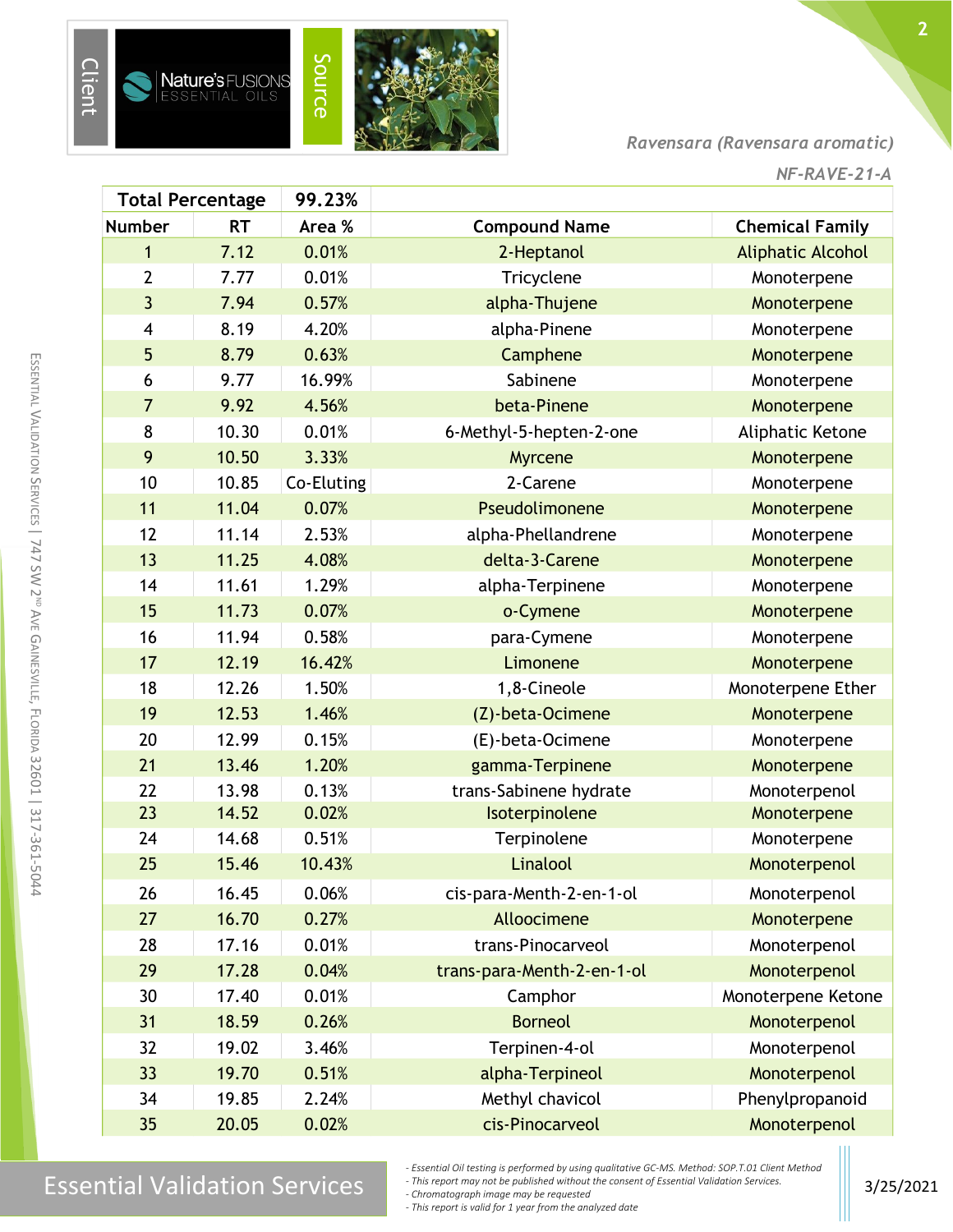

*Ravensara (Ravensara aromatic) NF-RAVE-21-A*

**3**

| <b>Number</b> | <b>RT</b> | Area % | <b>Compound Name</b>       | <b>Chemical Family</b> |  |
|---------------|-----------|--------|----------------------------|------------------------|--|
| 36            | 20.358    | 0.02%  | trans-Piperitol            | Monoterpenol           |  |
| 37            | 22.32     | 0.02%  | Piperitone                 | Monoterpene Ketone     |  |
| 38            | 23.72     | 0.10%  | <b>Bornyl acetate</b>      | Monoterpene Ester      |  |
| 39            | 24.07     | 0.08%  | Edulan II, dihydro-        | Edulan                 |  |
| 40            | 25.97     | 0.49%  | delta-Elemene              | Sesquiterpene          |  |
| 41            | 26.48     | 0.37%  | alpha-Cubebene             | Sesquiterpene          |  |
| 42            | 26.67     | 0.04%  | Eugenol                    | Phenylpropanoid        |  |
| 43            | 27.29     | 0.01%  | Longicyclene               | Sesquiterpene          |  |
| 44            | 27.40     | 0.01%  | alpha-Ylangene             | Sesquiterpene          |  |
| 45            | 27.67     | 1.04%  | alpha-Copaene              | Sesquiterpene          |  |
| 46            | 27.98     | 0.06%  | beta-Bourbonene            | Sesquiterpene          |  |
| 47            | 28.21     | 0.36%  | beta-Cubebene              | Sesquiterpene          |  |
| 48            | 28.29     | 0.70%  | beta-Elemene               | Sesquiterpene          |  |
| 49            | 28.83     | 3.43%  | Methyl eugenol             | Phenylpropanoid        |  |
| 50            | 28.98     | 0.04%  | alpha-Gurjunene            | Sesquiterpene          |  |
| 51            | 29.48     | 5.07%  | cis-Caryophyllene          | Sesquiterpene          |  |
| 52            | 29.91     | 0.19%  | beta-Copaene               | Sesquiterpene          |  |
| 53            | 30.24     | 0.01%  | Aromadendrene              | Sesquiterpene          |  |
| 54            | 30.41     | 0.03%  | 6,9-Guaiadiene             | Sesquiterpene          |  |
| 55            | 30.70     | 0.10%  | trans-Muurola-3,5-diene    | Sesquiterpene          |  |
| 56            | 30.76     | 0.04%  | beta-Caryophyllene         | Sesquiterpene          |  |
| 57            | 30.93     | 0.76%  | alpha-Humulene             | Sesquiterpene          |  |
| 58            | 31.12     | 0.26%  | allo-Aromadendrene         | Sesquiterpene          |  |
| 59            | 31.21     | 0.04%  | cis-Muurola-4(14), 5-diene | Sesquiterpene          |  |
| 60            | 31.67     | 0.07%  | trans-Cadina-1(6), 4-diene | Sesquiterpene          |  |
| 61            | 31.80     | 0.14%  | gamma-Muurolene            | Sesquiterpene          |  |
| 62            | 32.00     | 3.15%  | Germacrene D               | Sesquiterpene          |  |
| 63            | 32.29     | 0.12%  | beta-Selinene              | Sesquiterpene          |  |
| 64            | 32.60     | 0.34%  | Bicyclogermacrene          | Sesquiterpene          |  |
| 65            | 32.77     | 0.17%  | alpha-Muurolene            | Sesquiterpene          |  |
| 66            | 32.94     | 0.04%  | epi-Cubebol                | Sesquiterpenol         |  |
| 67            | 33.19     | 0.08%  | beta-Bisabolene            | Sesquiterpene          |  |
| 68            | 33.31     | 0.12%  | gamma-Cadinene             | Sesquiterpene          |  |
| 69            | 33.39     | 0.08%  | Cubebol                    | Sesquiterpenol         |  |
| 70            | 33.56     | 0.83%  | delta-Cadinene             | Sesquiterpene          |  |
| 71            | 34.07     | 0.08%  | trans-Cadina-1,4-diene     | Sesquiterpene          |  |

*- This report may not be published without the consent of Essential Validation Services.*

*- Chromatograph image may be requested*

*- This report is valid for 1 year from the analyzed date*

*<sup>-</sup> Essential Oil testing is performed by using qualitative GC-MS. Method: SOP.T.01 Client Method*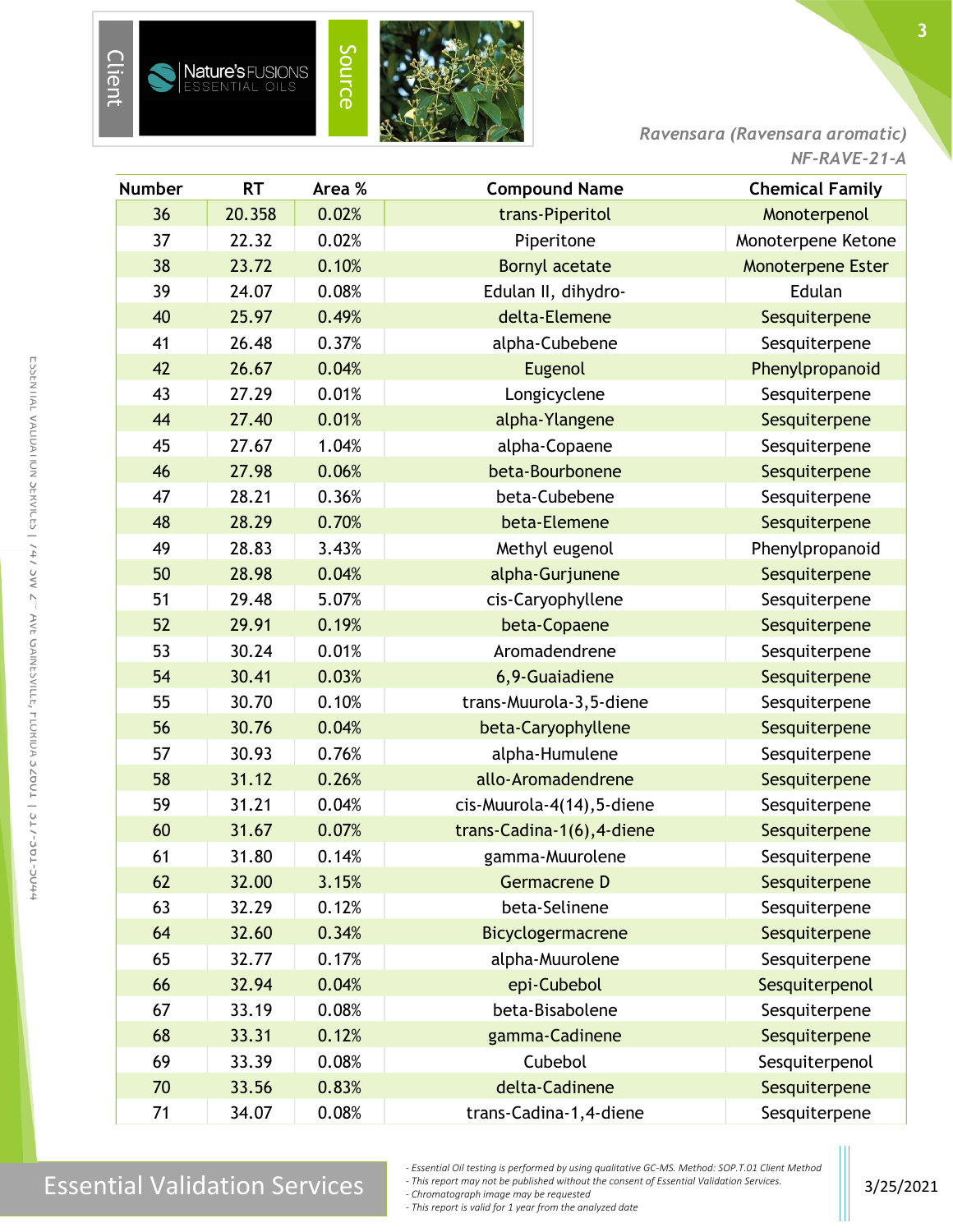

### *Ravensara (Ravensara aromatic) NF-RAVE-21-A*

| 72 | 34.24 | 0.02% | alpha-Cadinene      | Sesquiterpene       |
|----|-------|-------|---------------------|---------------------|
| 73 | 34.71 | 2.02% | Elemol              | Sesquiterpenol      |
| 74 | 35.29 | 0.02% | (E)-Nerolidol       | Sesquiterpenol      |
| 75 | 35.74 | 0.05% | Germacrene D-4-ol   | Sesquiterpenol      |
| 76 | 35.90 | 0.11% | Caryophyllene oxide | Sesquiterpene Ether |
| 77 | 36.56 | 0.08% | Guaiol              | Sesquiterpenol      |
| 78 | 36.78 | 0.01% | Viridiflorol        | Sesquiterpenol      |
| 79 | 37.08 | 0.01% | Rosifoliol          | Sesquiterpenol      |
| 80 | 37.24 | 0.01% | 1,10-di-epi-Cubenol | Sesquiterpenol      |
| 81 | 37.43 | 0.02% | Junenol             | Sesquiterpenol      |
| 82 | 37.72 | 0.08% | 1-epi-Cubenol       | Sesquiterpenol      |
| 83 | 37.85 | 0.11% | gamma-Eudesmol      | Sesquiterpenol      |
| 84 | 38.25 | 0.10% | <b>T-Cadinol</b>    | Sesquiterpenol      |
| 85 | 38.31 | 0.08% | T-Muurolol          | Sesquiterpenol      |
| 86 | 38.42 | 0.04% | alpha-Muurolol      | Sesquiterpenol      |
| 87 | 38.65 | 0.09% | beta-Eudesmol       | Sesquiterpenol      |
| 88 | 38.72 | 0.26% | alpha-Cadinol       | Sesquiterpenol      |
|    |       |       |                     |                     |
|    |       |       |                     |                     |
|    |       |       |                     |                     |
|    |       |       |                     |                     |
|    |       |       |                     |                     |
|    |       |       |                     |                     |
|    |       |       |                     |                     |
|    |       |       |                     |                     |
|    |       |       |                     |                     |
|    |       |       |                     |                     |
|    |       |       |                     |                     |
|    |       |       |                     |                     |
|    |       |       |                     |                     |
|    |       |       |                     |                     |
|    |       |       |                     |                     |
|    |       |       |                     |                     |
|    |       |       |                     |                     |
|    |       |       |                     |                     |
|    |       |       |                     |                     |
|    |       |       |                     |                     |

# $\text{Essenity}$  is performed by using quantum excritic Critics, we hold sorthan on the server of Essential Validation Services.

*- Essential Oil testing is performed by using qualitative GC-MS. Method: SOP.T.01 Client Method*

*- This report may not be published without the consent of Essential Validation Services. - Chromatograph image may be requested*

*- This report is valid for 1 year from the analyzed date*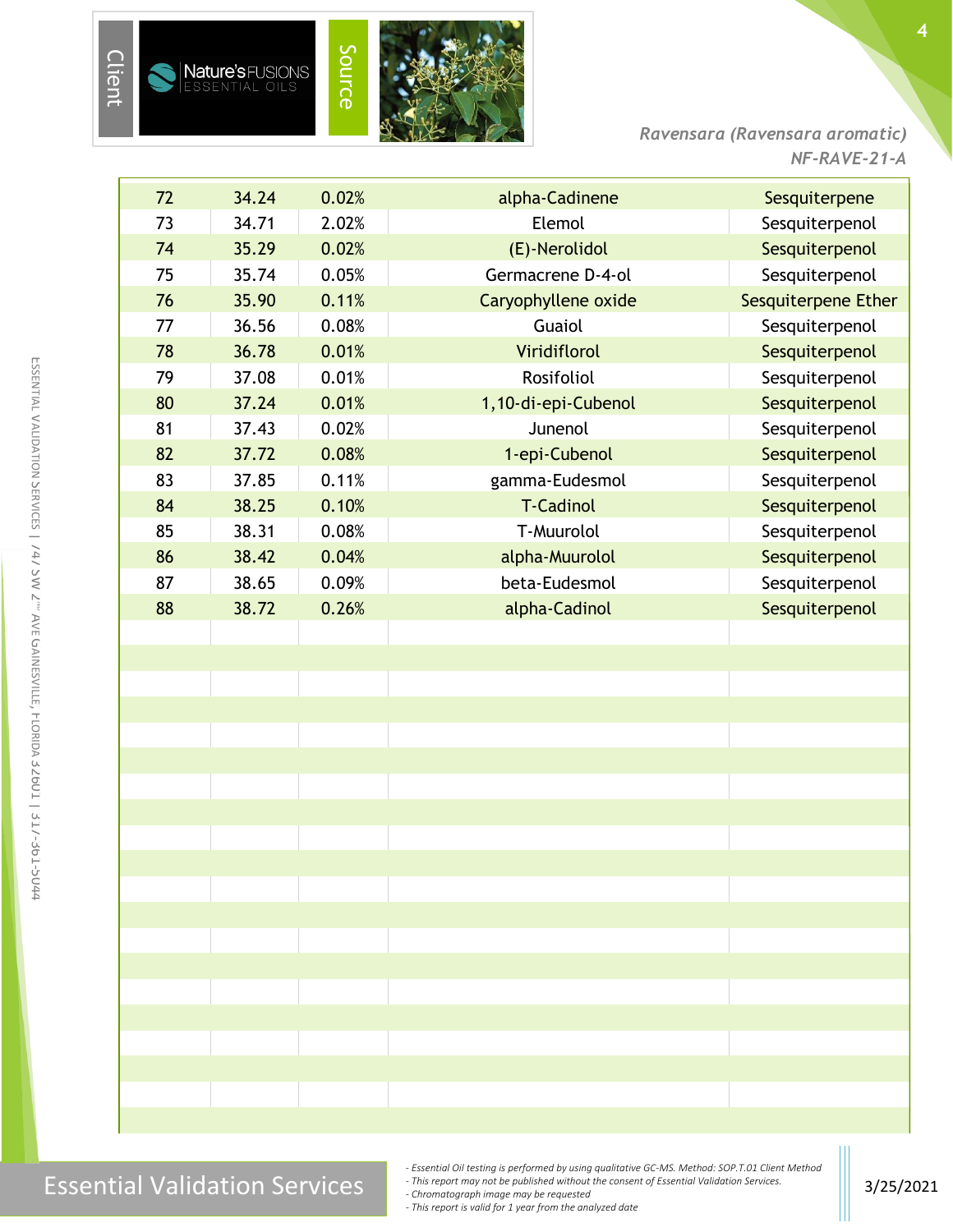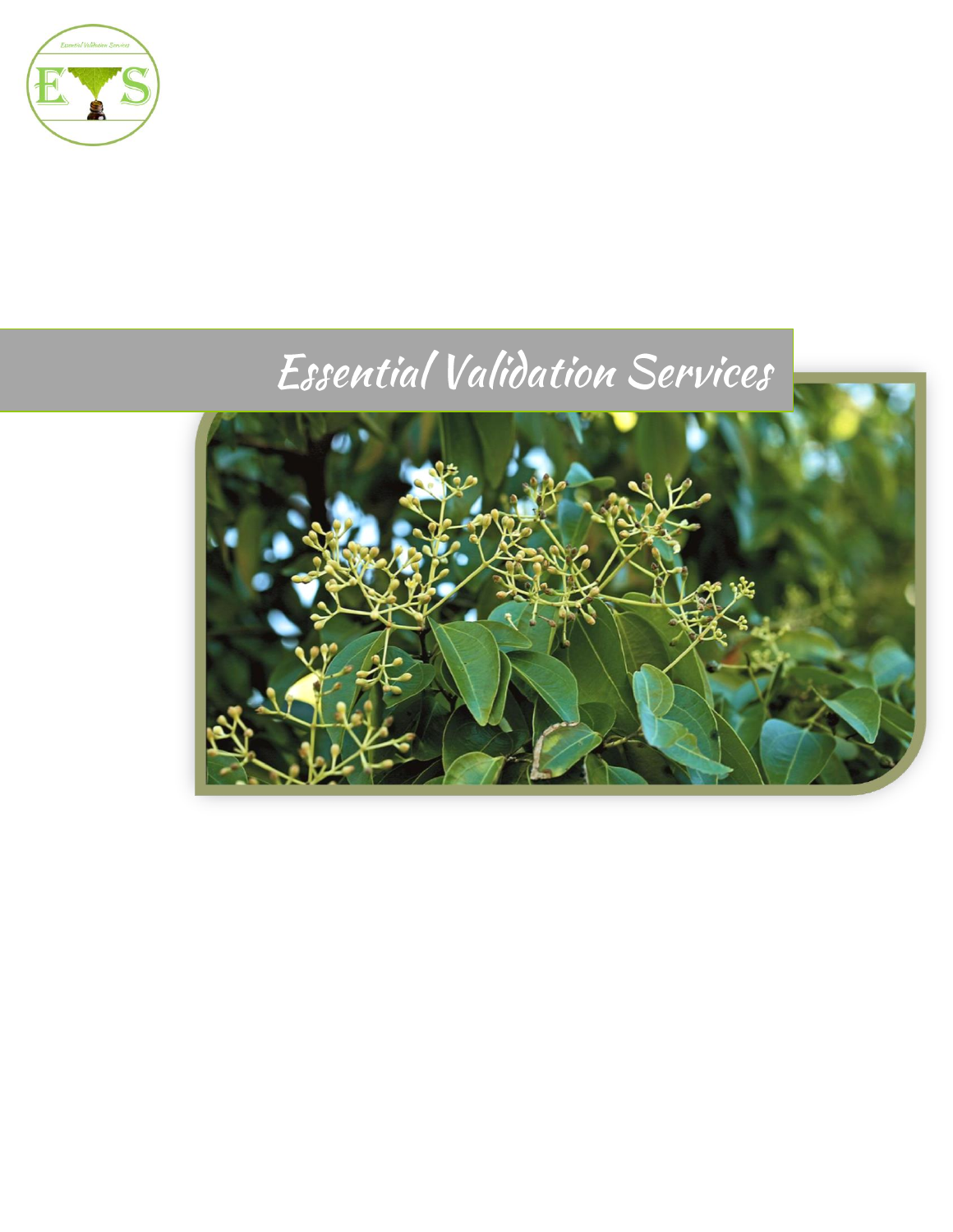

### **Sample:**

Sample: | Ravensara (Ravensara aromatic)

Batch # | 11122 - B25

CAS Number | 91770-56-8

Type: | Essential Oil

### **Conclusion:**

• No adulterants, diluents, or contaminants were detected via this method.



Han Chosten X

Validated By:

Essential Validation Services 747 SW 2nd Ave, Gainesville, FL 32601 Phone: 317-361-5044 E-mail: Adam@essentialvalidationservices.com

### **Summary of Analyses**

A fresh sample of Ravensara (Ravensara aromatic) Essential Oil (10 uL in .5to.5 mL Hexane + ETOH) was prepared and analyzed via split injection GC/EI-MS.

E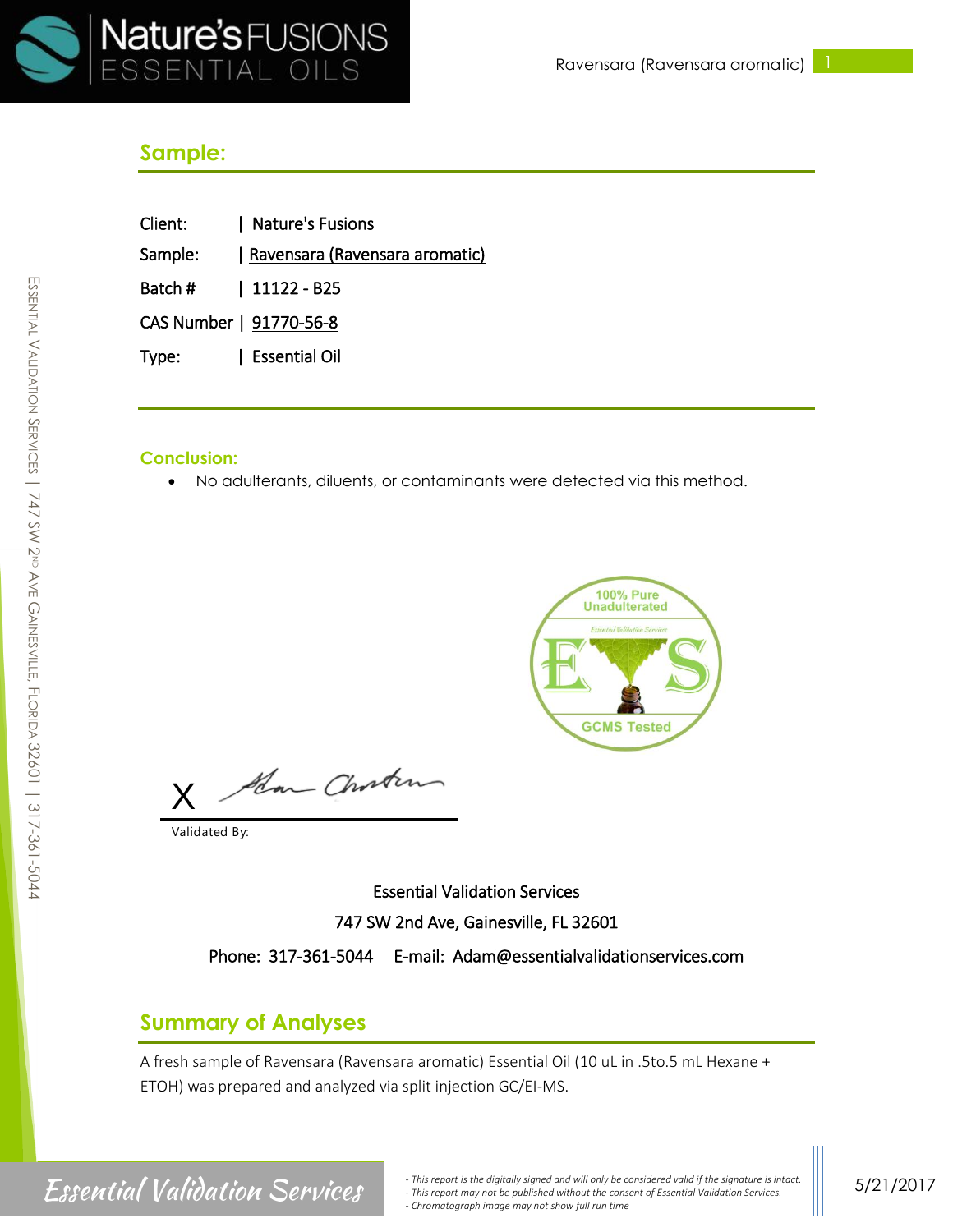

| <b>Main Compounds</b> | <b>Percentages</b> |
|-----------------------|--------------------|
| Limonene              | 14.57%             |
| Sabinene              | 11.38%             |
| Methyleugenol         | 7.75%              |
| beta-Caryophyllene    | 6.88%              |
| Linalool              | 5.48%              |
| alpha-Pinene          | 4.80%              |
| delta-3-Carene        | 4.04%              |
| Methyl chavicol       | 3.52%              |
| Terpinen-4-ol         | 3.14%              |
| Myrcene               | 2.67%              |
| beta-Pinene           | 2.22%              |
| alpha-Phellandrene    | 2.15%              |
| alpha-Copaene         | 1.94%              |

| <b>Monoterpenes</b> | <b>Sesquiterpenes</b> | Monoterpenols | Sesquiterpenols | <b>Ketones</b> |
|---------------------|-----------------------|---------------|-----------------|----------------|
| 48.52%              | 23.90%                | 9.78%         | 1.65%           | 0.00%          |
|                     |                       |               |                 |                |
| <b>Esters</b>       | <b>Ethers</b>         | Aldehydes     | <b>Phenols</b>  | <b>Other</b>   |
| 0.49%               | 4.57%                 | 0.00%         | 9.02%           | 1.80%          |

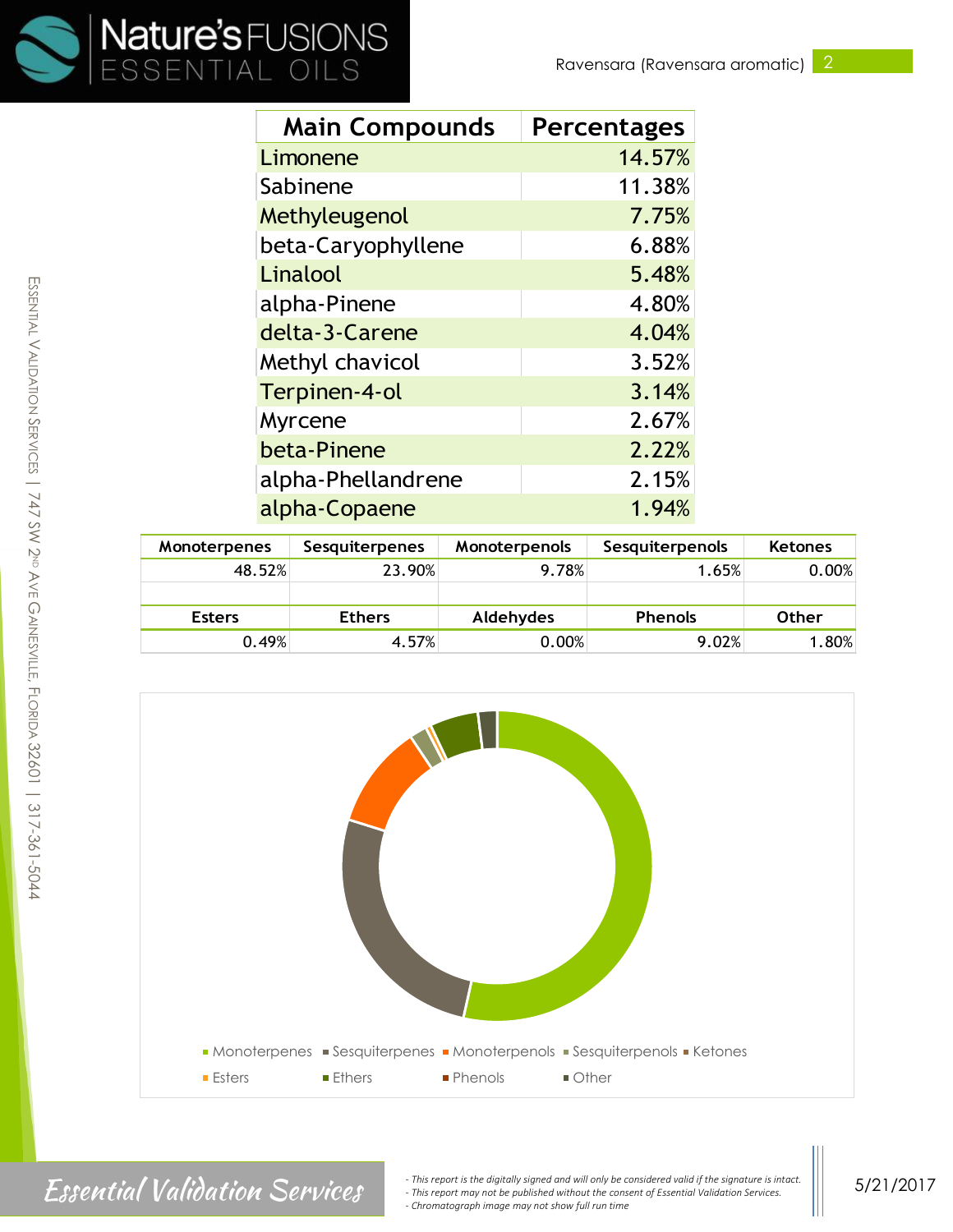



Essential Validation Services

*- This report is the digitally signed and will only be considered valid if the signature is intact. - This report may not be published without the consent of Essential Validation Services. - Chromatograph image may not show full run time* ralid<br>ntial f the<br>Valia signe<br>ation<br>. ture<br>Servi s inte<br>ces.<br>.

5/21/2017

 $\ddot{t}$ .  $\frac{1}{2}$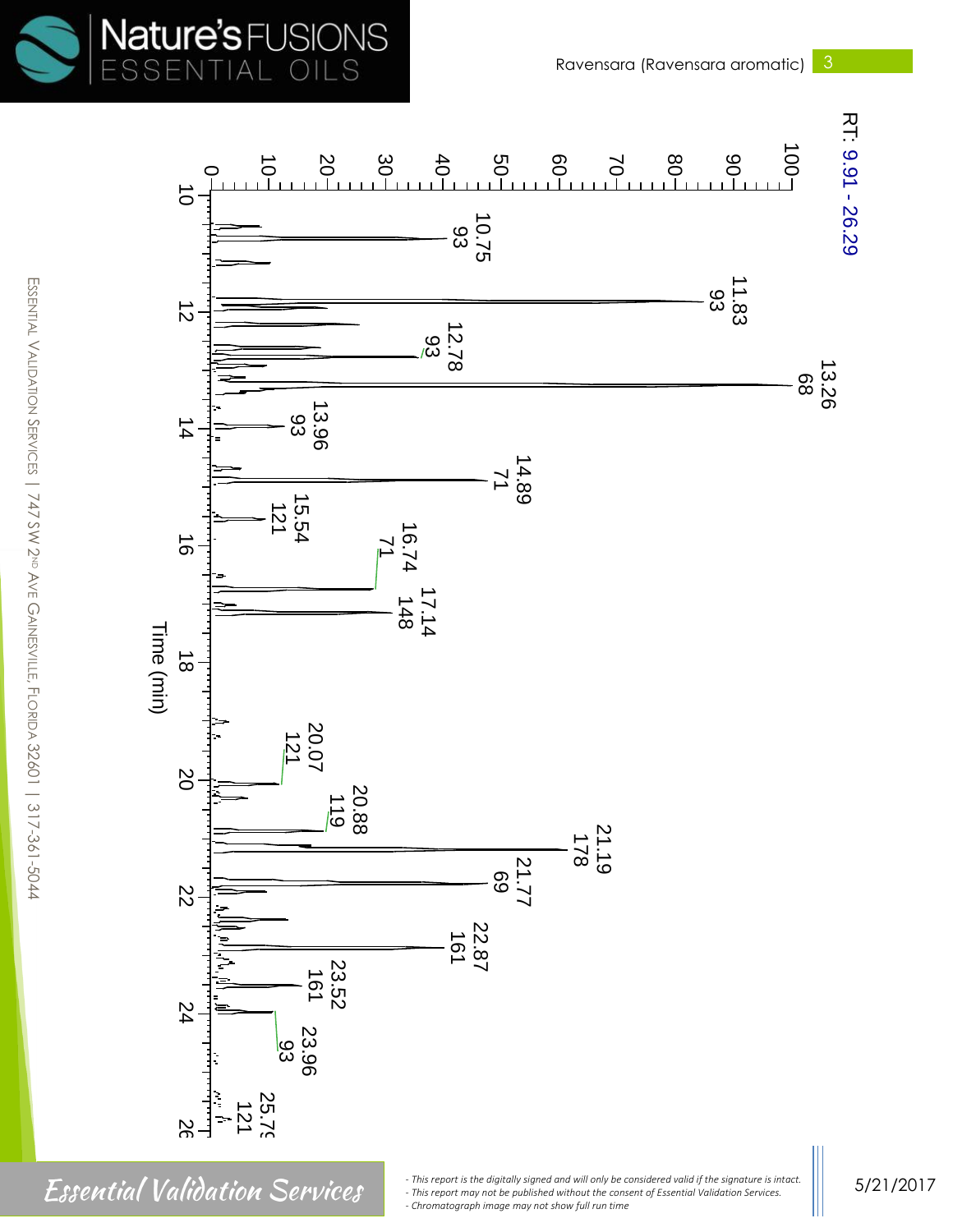

| <b>Total Percentage</b> | 99.73%    |        |                                    |                 |                        |
|-------------------------|-----------|--------|------------------------------------|-----------------|------------------------|
| <b>Peak Number</b>      | <b>RT</b> | Area % | <b>Compound Name</b>               | R <sub>l</sub>  | <b>Chemical Family</b> |
| $\mathbf 1$             | 10.55     |        | 0.95% alpha-Thujene                |                 | 927.80 Monoterpenes    |
| $\mathbf{2}$            | 10.75     |        | 4.80% alpha-Pinene                 |                 | 936.10 Monoterpenes    |
| 3                       | 11.17     |        | 1.23% Camphene                     |                 | 953.30 Monoterpenes    |
| $\overline{\mathbf{4}}$ | 11.83     |        | 11.38% Sabinene                    |                 | 973.00 Monoterpenes    |
| 5                       | 11.94     |        | 2.22% beta-Pinene                  |                 | 977.70 Monoterpenes    |
| $\boldsymbol{6}$        | 12.22     |        | 2.67% Myrcene                      |                 | 989.20 Monoterpenes    |
| $\overline{7}$          | 12.61     |        | 2.15% alpha-Phellandrene           |                 | 1004.10 Monoterpenes   |
| $\bf 8$                 | 12.78     |        | 4.04% delta-3-Carene               |                 | 1011.30 Monoterpenes   |
| 9                       | 12.92     |        | 1.01% alpha-Terpinene              |                 | 1017.10 Monoterpenes   |
| 10                      | 13.05     |        | 0.13% meta-Cymene                  |                 | 1022.00 Monoterpenes   |
| 11                      | 13.12     |        | 0.73% para-Cymene                  |                 | 1024.30 Monoterpenes   |
| 12                      | 13.26     |        | 14.57% Limonene                    |                 | 1029.50 Monoterpenes   |
| 13                      |           |        | 13.26 Co-Eluting beta-Phellandrene |                 | 1030.00 Monoterpenes   |
| 14                      | 13.32     |        | $0.97\%$ 1,8-Cineole               | 1031.80 Ethers  |                        |
| 15                      | 13.38     |        | 0.57% (Z)-beta-Ocimene             |                 | 1037.80 Monoterpenes   |
| 16                      | 13.65     |        | $0.15\%$ (E)-beta-Ocimene          |                 | 1047.70 Monoterpenes   |
| 17                      | 13.96     |        | 1.34% gamma-Terpinene              |                 | 1063.71 Monoterpenes   |
| 18                      | 14.17     |        | 0.19% cis-Sabinene hydrate         |                 | 1066.50 Monoterpenols  |
| 19                      | 14.68     |        | 0.58% Terpinolene                  |                 | 1089.43 Monoterpenes   |
| 20                      | 14.89     |        | 5.48% Linalool                     |                 | 1099.00 Monoterpenols  |
| 21                      | 15.46     |        | 0.12% cis-para-Menth-2-en-1-ol     |                 | 1123.10 Monoterpenols  |
| 22                      | 15.54     |        | 0.95% Alloocimene                  | 1129.90 Other   |                        |
| 23                      | 15.86     |        | 0.10% trans-para-Menth-2-en-1-ol   |                 | 1141.75 Monoterpenols  |
| 24                      | 16.51     |        | 0.29% Borneol                      |                 | 1168.71 Monoterpenols  |
| 25                      | 16.74     |        | 3.14% Terpinen-4-ol                |                 | 1180.57 Monoterpenols  |
| 26                      | 17.00     |        | 0.46% alpha-Terpineol              |                 | 1191.71 Monoterpenols  |
| 27                      | 17.14     |        | 3.52% Methyl chavicol              | 1202.00 Ethers  |                        |
| 28                      | 19.01     |        | 0.36% Bornyl acetate               | 1288.29 Esters  |                        |
| 29                      | 19.26     |        | 0.16% Edulan II, dihydro-          | 1300.10 Edulan  |                        |
| 30 <sup>°</sup>         | 20.07     |        | 1.25% delta-Elemene                |                 | 1335.83 Sesquiterpenes |
| 31                      | 20.22     |        | 0.13% alpha-Terpinyl acetate       | 1353.00 Esters  |                        |
| 32                      | 20.31     |        | 0.64% alpha-Cubebene               |                 | 1355.71 Sesquiterpenes |
| 33                      | 20.37     |        | 0.15% Eugenol                      | 1365.89 Phenols |                        |
| 34                      | 20.79     |        | 0.09% beta-Elemene                 |                 | 1388.30 Sesquiterpenes |
| 35                      | 20.88     |        | 1.94% alpha-Copaene                |                 | 1379.00 Sesquiterpenes |
| 36                      | 21.12     |        | 1.73% beta-Elemene                 |                 | 1388.30 Sesquiterpenes |
| 37                      | 21.19     |        | 7.75% Methyleugenol                | 1407.29 Phenols |                        |
| 38                      | 21.77     |        | 6.88% beta-Caryophyllene           |                 | 1427.14 Sesquiterpenes |
| 39                      | 21.91     |        | 1.00% beta-Copaene                 |                 | 1445.00 Sesquiterpenes |
| 40                      | 22.13     |        | 0.08% Unknown Sesquiterpene        | #N/A            | #N/A                   |
| 41                      | 22.20     |        | 0.33% alpha-Humulene               |                 | 1461.43 Sesquiterpenes |
| 42                      | 22.30     |        | 0.13% allo-Aromadendrene           |                 | 1471.00 Sesquiterpenes |

m

SSENTIAL

 $\,<$ 

# Essential Validation Services

*- This report is the digitally signed and will only be considered valid if the signature is intact. - This report may not be published without the consent of Essential Validation Services. - Chromatograph image may not show full run time*